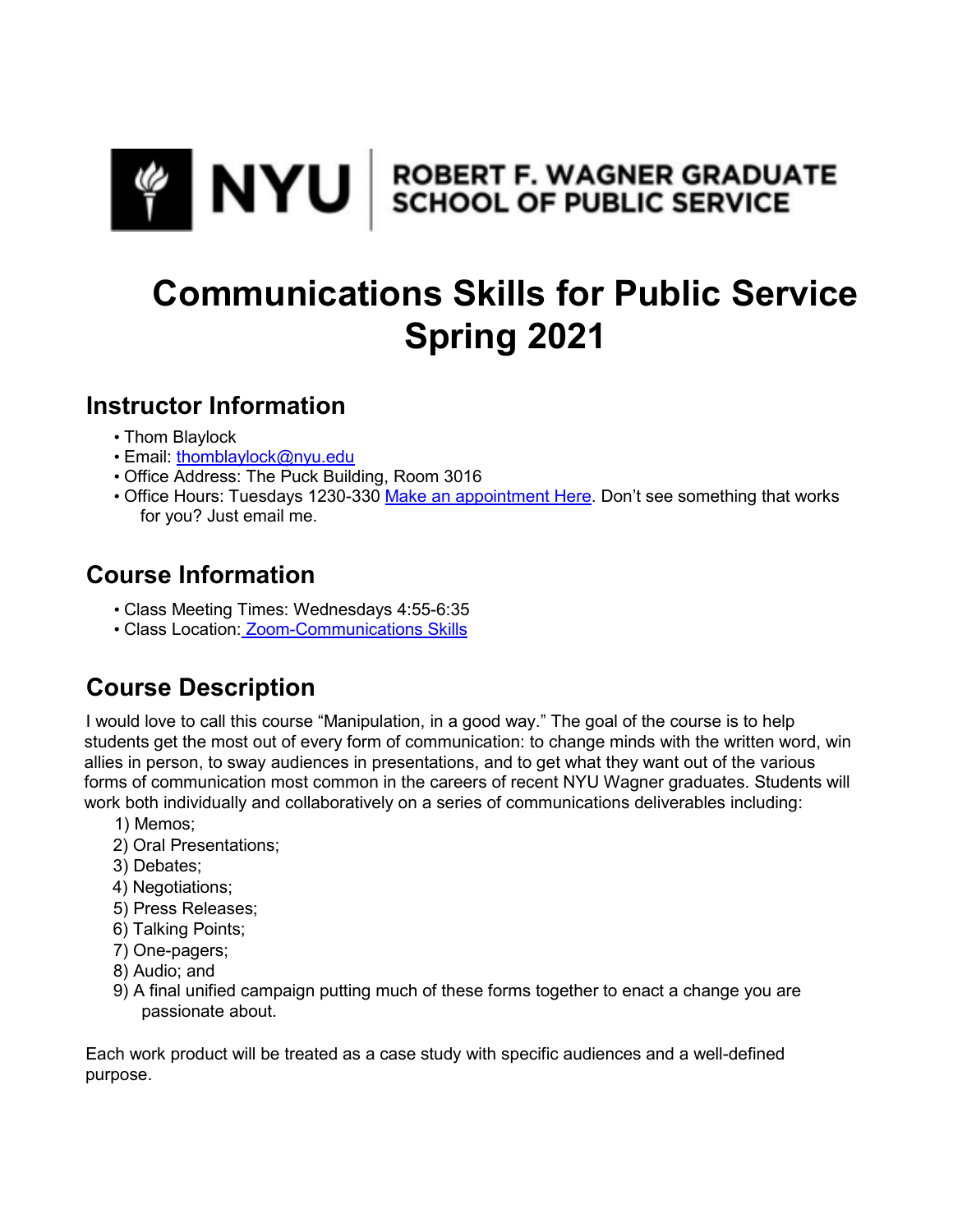## **Course and Learning Objectives**

Students who successfully complete this course will be able to:

- 1. Write well-reasoned, fallacy-free, clear and effective documents;
- 2. Speak clearly and effectively in public settings

3. Speak clearly and effectively in pre-recorded videos and podcasts 4. Layout and prepare wellwritten and aesthetically pleasing presentation slides 5. Edit for clarity, conciseness, grammar and appropriateness of content for a specific audience

6. Effectively offer and receive thoughtful, specific, and actionable feedback to and from class colleagues

## **Teaching Methods**

In addition to short lectures, class discussions and case-based exercises, the course utilizes a writing workshop approach during many sessions. The main difference between a normal class and a workshop is that the foundation of workshop discussion and study is student work. Students will review their peers' work and offer thoughtful constructive criticism in a safe environment. The emphasis is not in just identifying flaws, but also identifying strengths that will help colleagues improve their assignments. The workshop setting also aims to help improve student's ability to give and receive in-person feedback and run effective meetings.

## **Readings**

Readings will be posted on NYU Classes. I change supplemental reading based on issues I see in your writing and communication skills. When a reading is assigned, please bring a printed or digital version of it to class in case it is referred to directly. (It always is.) You should also purchase a clean composition notebook—I prefer the ones with perforated, removable pages for in-class assignments.

A comprehensive dictionary is also required. If you don't already own one, Merriam Webster makes a good one: **Merriam Webster's Collegiate Dictionary**. Springfield, Mass.: Merriam Webster, Inc.

If you prefer a web-based resource instead, you can get by using your online access to the inexhaustible Oxford English Dictionary through NYU's LibraryWeb, under the Databases link. The OED is a little less user-friendly than Webster's. It is not necessary to bring a dictionary with you to class, but I will expect you to know meanings of all words that appear in all the texts we

read, (including the student-written texts and especially your own work.) If you don't know it, look it up. I may put you on the spot in class!

## **Assessment and Grading Policy**

Student grades will be based on the assignments below. I am not a gotcha grader. My rubric is attached. I no longer have a "participation" grade. Any assignments worth less than 10% of your final grade will be graded mostly on completion and clarity. Yes, these percentages add up to 103%. Maths is hard, you're welcome: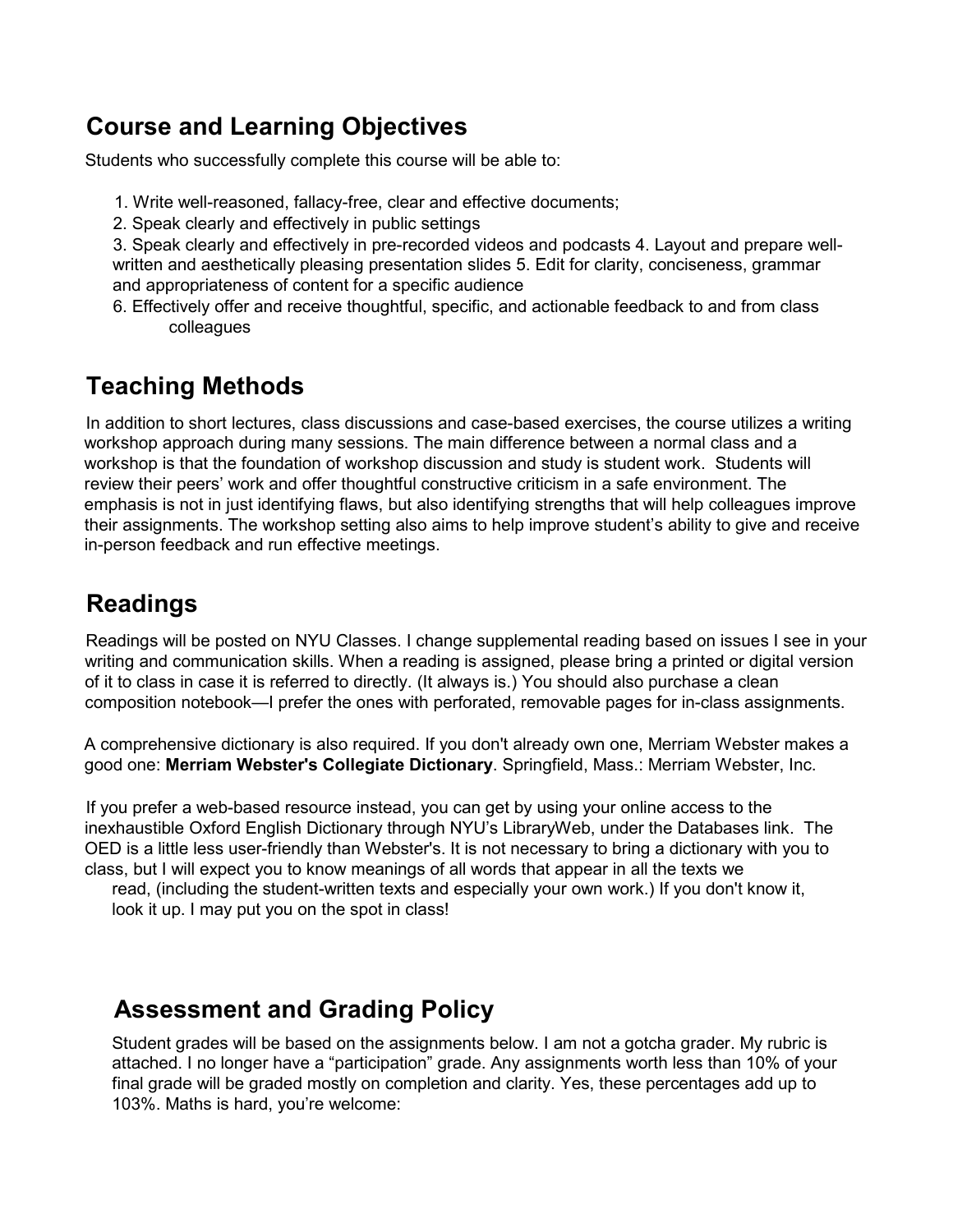- Email introduction 3%
- KKI Memo Final Revision 10%
- Module 2 Reflection 5%
- Debate 20% (Talking points 5%, Debate 5%, Critique 10%)
- MedLee Negotiation 15% (Talking points 5%, Memo 10%)
- Edited Audio Interview 5%
- Unified Campaign Presentation 10% (presentation 5%, Film study reflection 10%)
- Final Campaign 35% (Document 15%, Podcast 20%)

## **Grading**

- A+: Reserved for highly exceptional achievement—I have given three in 13 years.
- A: Excellent. Outstanding achievement.
- A-: Excellent work, close to outstanding.
- B+: Very good. Solid achievement expected of most graduate students.
- B: Good. Acceptable achievement.
- B-: Acceptable achievement, but below what is generally expected of graduate student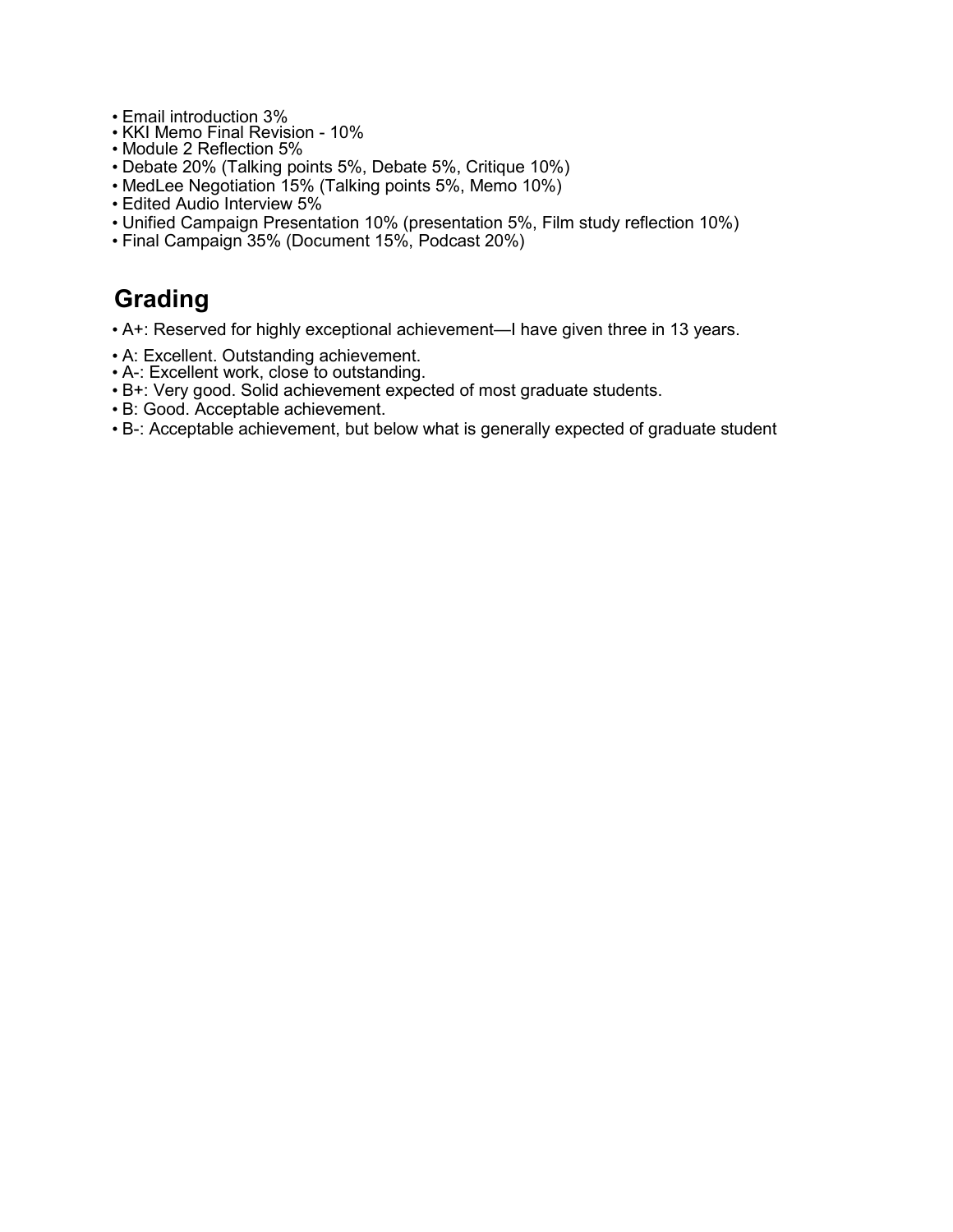## **A General Writing, Thinking and Presenting Rubric:**

| <b>Element</b>            | A - Excellent                                                                                                                                                                         | <b>B</b> - Good                                                                                                                                                                   | $C - Below$<br><b>Standards</b>                                                                                                                                                                     | <b>Not</b><br>Acceptable                                                                                                  |
|---------------------------|---------------------------------------------------------------------------------------------------------------------------------------------------------------------------------------|-----------------------------------------------------------------------------------------------------------------------------------------------------------------------------------|-----------------------------------------------------------------------------------------------------------------------------------------------------------------------------------------------------|---------------------------------------------------------------------------------------------------------------------------|
| Argumen<br>t or<br>Thesis | • Strong and<br>specific<br>argument<br>easily<br>identifiable by<br>intended<br>audience. • Major<br>points and<br>research<br>reinforce the<br>argument<br>throughout the<br>piece. | • A solid<br>argument<br>identifiable by a<br>reader though<br>not perhaps to<br>the intended<br>audience. • Most points<br>reinforce the<br>argument<br>throughout the<br>piece. | • Generalized<br>or vague<br>argument not<br>identifiable<br>by a reader. •<br>Some<br>points<br>reinforce<br>the<br>argument,<br>but many fail<br>to reinforce<br>or relate to<br>the<br>argument. | • No<br>identifiable<br>argument. •<br>Individual<br>points lack<br>cohesion and<br>fail to<br>express a<br>uniform idea. |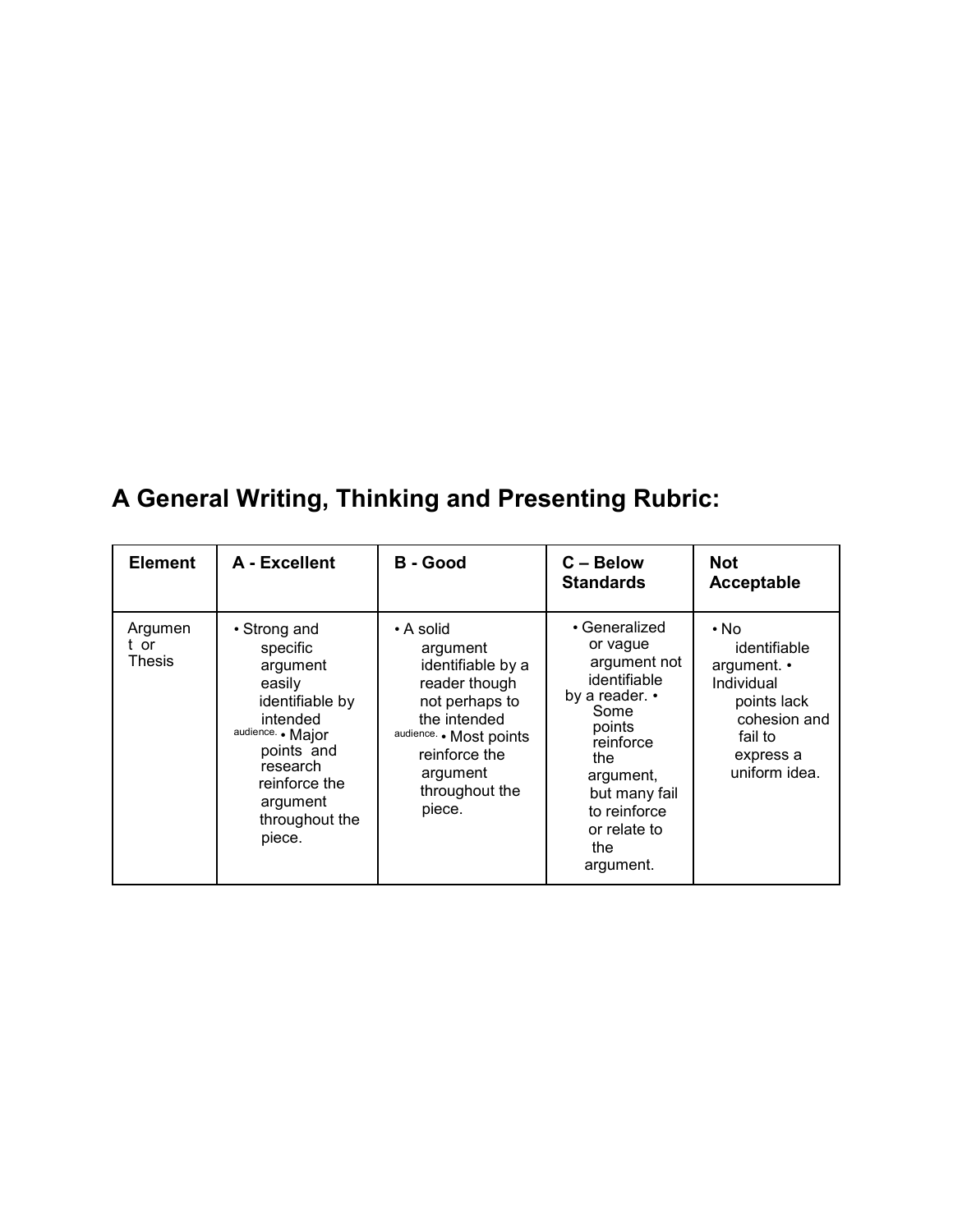| <b>Element</b>                          | A - Excellent                                                                                                                                                                                                                                                                                                                                                                           | <b>B</b> - Good                                                                                                                                                                                                                                                                                                        | C - Below<br><b>Standards</b>                                                                                                                                                              | <b>Not</b><br><b>Acceptable</b>                                                                                                                                |
|-----------------------------------------|-----------------------------------------------------------------------------------------------------------------------------------------------------------------------------------------------------------------------------------------------------------------------------------------------------------------------------------------------------------------------------------------|------------------------------------------------------------------------------------------------------------------------------------------------------------------------------------------------------------------------------------------------------------------------------------------------------------------------|--------------------------------------------------------------------------------------------------------------------------------------------------------------------------------------------|----------------------------------------------------------------------------------------------------------------------------------------------------------------|
| Critical<br>Thinking<br>and<br>Analysis | • Clear<br>presentation of<br>critical thinking<br>related to the<br>issues.<br>substance,<br>central<br>argument and<br>research.<br>Easily<br>understood by<br>intended<br>audience. • All<br>facts.<br>figures and<br>supporting<br>research relate<br>to the central<br>argument or<br>thesis and are<br>effectively<br>contextualized<br>and analyzed<br>for intended<br>audience. | • Demonstrates<br>effective<br>critical<br>thinking, but<br>some points<br>could be more<br>fully developed.<br>May not be<br>easily<br>understood by<br>intended<br>audience •<br>Supporting<br>research<br>relates to the<br>central<br>argument and<br>is mostly<br>contextualized<br>and analyzed for<br>a reader. | • Overall<br>shallow<br>analysis of<br>topic. Need to<br>delve deeper<br>into subject. •<br>Supporting<br>research is<br>either absent<br>or is not<br>contextualize<br>d and<br>analyzed. | • Very little<br>analysis. •<br>Discussion is<br>entirely<br>opinion<br>based<br>without<br>supporting,<br>contextualiz<br>ing or<br>analyzing<br>any research |
| Develop<br>ment of<br>Ideas             | · Ideas are fully<br>developed.<br>Overall the<br>piece is<br>thought<br>provoking.                                                                                                                                                                                                                                                                                                     | • Most ideas are<br>fully<br>developed<br>and thoughtful.                                                                                                                                                                                                                                                              | • Ideas are<br>briefly<br>explained,<br>but<br>information<br>and analysis<br>may lead to<br>confusion by<br>a reader.                                                                     | • Difficult to<br>understand<br>the ideas in<br>the piece.                                                                                                     |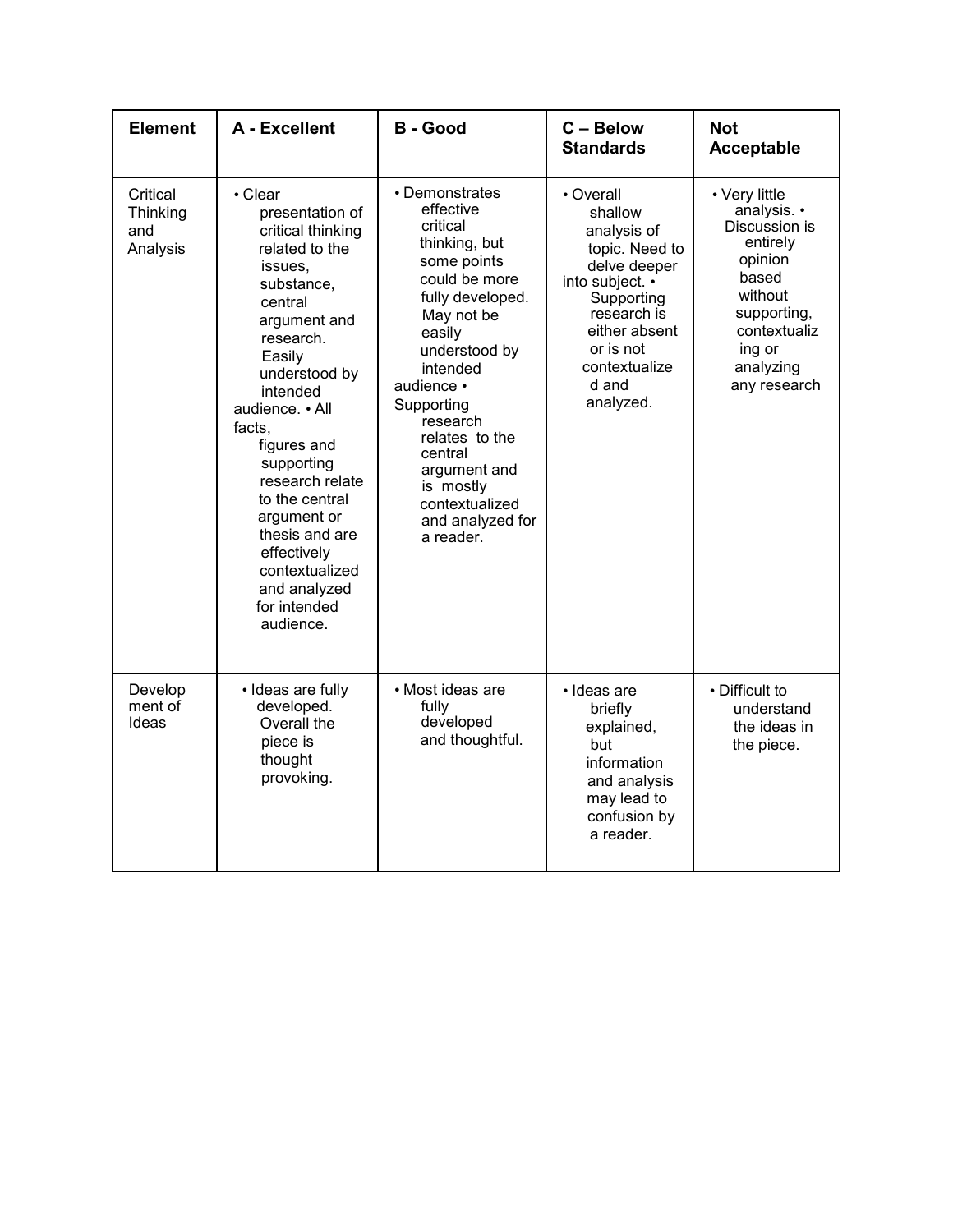| <b>Element</b>               | A - Excellent                                                                                                                                                                                                                                                                | <b>B</b> - Good                                                                                                                                                                                                                                                                                                            | C - Below<br><b>Standards</b>                                                                                                                                                                                                      | <b>Not</b><br><b>Acceptable</b>                                                                                                                        |
|------------------------------|------------------------------------------------------------------------------------------------------------------------------------------------------------------------------------------------------------------------------------------------------------------------------|----------------------------------------------------------------------------------------------------------------------------------------------------------------------------------------------------------------------------------------------------------------------------------------------------------------------------|------------------------------------------------------------------------------------------------------------------------------------------------------------------------------------------------------------------------------------|--------------------------------------------------------------------------------------------------------------------------------------------------------|
| Applicatio<br>n of<br>Theory | • Theory and<br>research<br>clearly<br>reinforces the<br>central<br>argument and<br>major ideas                                                                                                                                                                              | • Demonstrates<br>understandin<br>g<br>of how theory<br>and research is<br>used to<br>reinforce the<br>argument and<br>major ideas                                                                                                                                                                                         | $\cdot$ Demon<br>strates some<br>understand<br>ing of how<br>theory and<br>research<br>should<br>reinforce the<br>major ideas                                                                                                      | • Fails to<br>demonstrate<br>an<br>understand<br>ing of the<br>theory and no<br>clear use of<br>research to<br>reinforce<br>argument or<br>major ideas |
| Word<br>Choice               | • Use of<br>terminology is<br>correct in all<br>instances.<br>Dead and tired<br>clichés and<br>metaphors are<br>avoided. • Strong<br>use of simple,<br>precise<br>and effective<br>language<br>easily read<br>and<br>understood by<br>intended and<br>potential<br>audiences | • Occasional use<br>of<br>inappropriate<br>jargon,<br>acronyms or<br>imprecise<br>terms. Minimal<br>usage<br>of dead and<br>tired clichés and<br>metaphors. • Minor<br>issues with<br>wordiness,<br>repetition.<br>Easily<br>understood by<br>intended<br>audience, but<br>perhaps not by<br>other potential<br>audiences. | • Many<br>mistakes in<br>terminology.<br>Frequent use<br>of dead and<br>tired clichés<br>and<br>metaphors. •<br>Some issues<br>with<br>wordiness<br>and<br>repetition.<br>Mostly<br>understand<br>able to<br>intended<br>audience. | • Imprecise<br>terminology<br>and heavy<br>usage of<br>jargon and<br>acronyms. •<br>Wordy and<br>repetitive.                                           |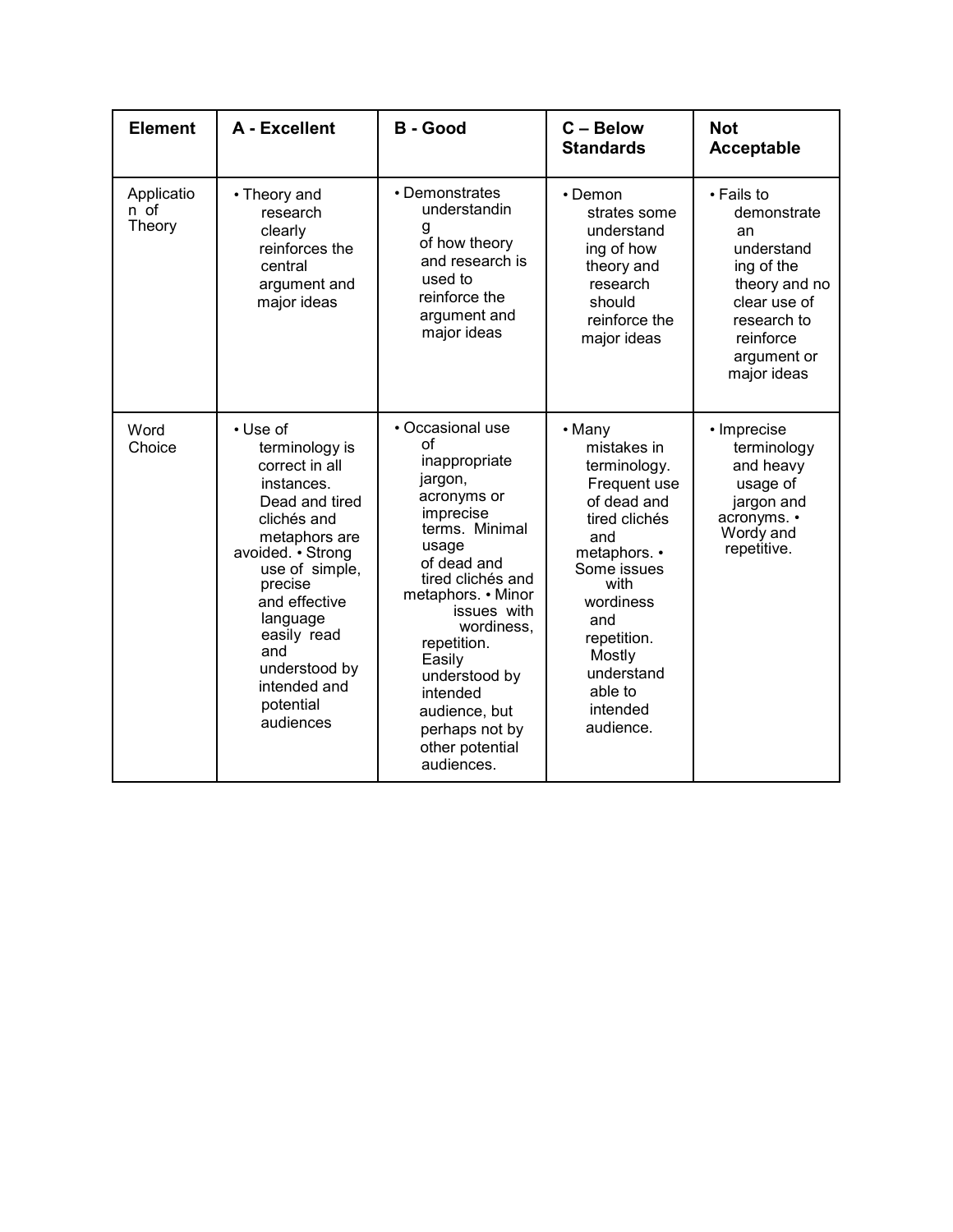| <b>Element</b>                            | A - Excellent                                                                                                                                                                                                                                                                                                          | <b>B</b> - Good                                                                                                                                                                                                                                                                  | C - Below<br><b>Standards</b>                                                                                                                                                | <b>Not</b><br><b>Acceptable</b>                                           |
|-------------------------------------------|------------------------------------------------------------------------------------------------------------------------------------------------------------------------------------------------------------------------------------------------------------------------------------------------------------------------|----------------------------------------------------------------------------------------------------------------------------------------------------------------------------------------------------------------------------------------------------------------------------------|------------------------------------------------------------------------------------------------------------------------------------------------------------------------------|---------------------------------------------------------------------------|
| Organiza<br>tio n and<br><b>Structure</b> | • Effective use of<br>formal structure<br>such as<br>subheadings<br>and<br>conventional<br>formatting. •<br>Thoughts<br>follow a clear<br>internal logic<br>reinforced by<br>the formal<br>structure • Overall<br>structure is<br>strong and<br>contributes to<br>the<br>effectiveness<br>and clarity of<br>the piece. | • Mostly effective<br>use of formal<br>structure.<br>Subheadings<br>could be more<br>descriptive or<br>formatting could be<br>improved. •<br>Thoughts mostly<br>follow an<br>internal logic<br>reinforced by<br>the formal<br>structure · Overall<br>structure is<br>acceptable. | · Ideas difficult<br>to follow. • Lack<br>οf<br>internal logic.<br>Unclear<br>formal<br>structure •<br>Overall<br>structure<br>distracts from<br>the meaning<br>of the piece | • Completely<br>illogical •<br>Unstructured,<br>disorganized              |
| Grammar                                   | • Few if any<br>grammatical<br>errors. Any<br>errors do not<br>affect meaning                                                                                                                                                                                                                                          | • Minor errors<br>cause<br>momentary<br>distraction for<br>readers.                                                                                                                                                                                                              | · Errors do not<br>cause the<br>writing to be<br>unclear, but<br>weaken the<br>effectiveness<br>of the<br>communica<br>tion                                                  | • Systemic<br>errors that<br>make the<br>writing<br>difficult to<br>read. |
| Academi<br>C<br>Conventi<br>on            | • Research is<br>properly<br>cited<br>for the medium<br>of the piece.                                                                                                                                                                                                                                                  | • Some missing<br>citations or a<br>few improperly<br>cited sources.                                                                                                                                                                                                             | • Research is<br>inconsistentl<br>у<br>cited. Un<br>cited facts,<br>figures and<br>passages<br>bring about<br>questions of<br>plagiarism in<br>reader's<br>mind.             | • No citations.<br>Clear<br>violations of<br>rules of<br>plagiarism.      |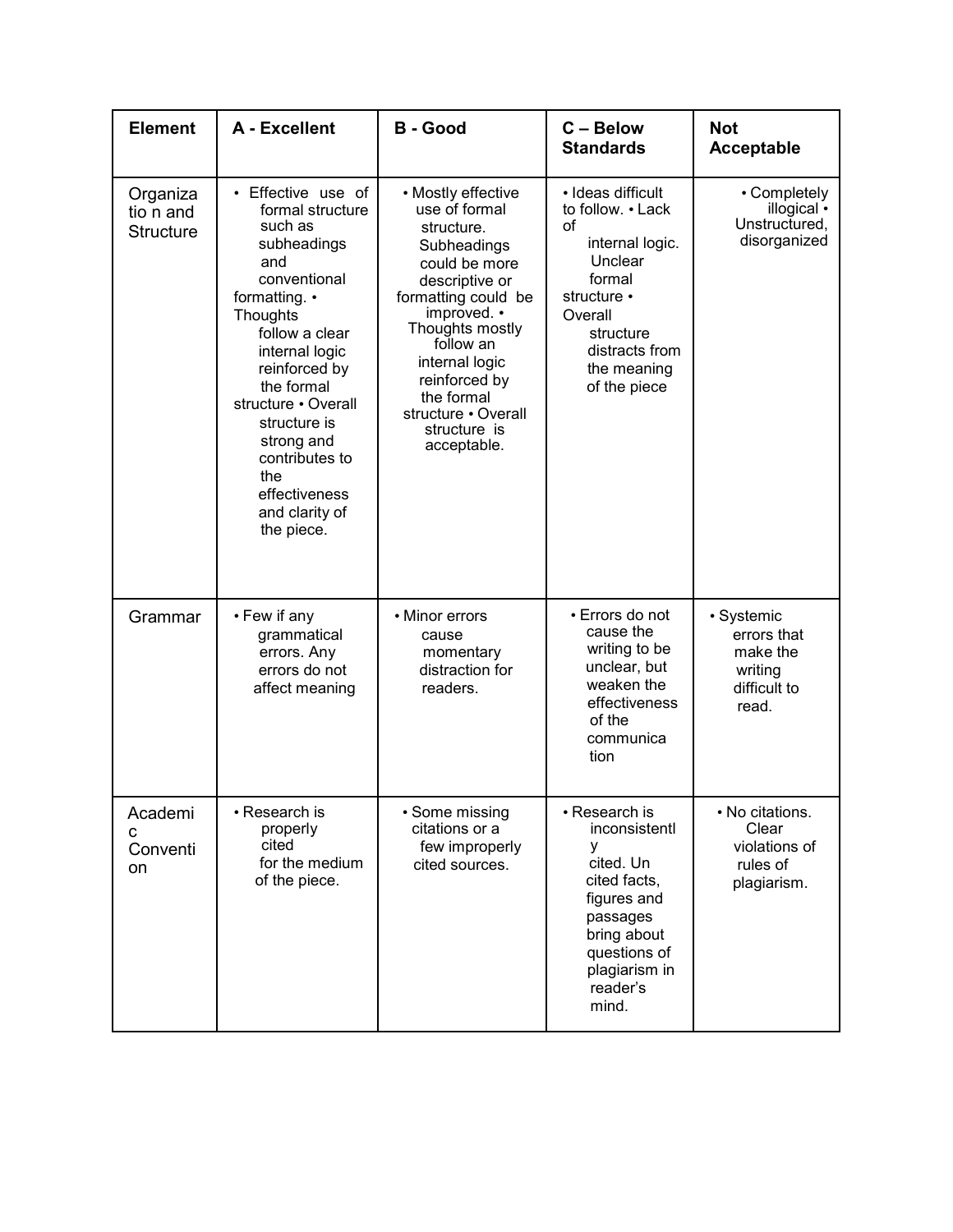## **A NOTE ON ATTENDANCE AND ITS EFFECT ON GRADES:**

This semester is likely going to be weird and I am going to make sure the experience for people on-line matches that of folks who are sitting with me in Rudin. Normally my rule is two absences can be excused with prior notification to the professor for no penalty. Barring true emergencies, each unexcused absence will subtract 1/3 of a letter grade from your final grade (i.e. an A+ would become an A.) **Students who attend all classes will receive a 1/3 grade bump in their final grade**, (i.e. a B+ would become an A-.)

## **Academic Integrity**

Academic integrity is a vital component of Wagner and NYU. All students enrolled in this class are required to read and abide by Wagner's Academic Code. All Wagner students have already read and signed the Wagner Academic Oath. Plagiarism of any form will not be tolerated and students in this class are expected to report violations to me. If any student in this class is unsure about what is expected of you and how to abide by the academic code, you should consult with me.

## **Henry and Lucy Moses Center for Students with Disabilities at NYU**

Academic accommodations are available for students with disabilities. Please visit the Moses Center for Students with Disabilities (CSD) website and click on the Reasonable Accommodations and How to Register tab or call or email CSD at (212-998-4980 or mosescsd@nyu.edu) for information. Students who are requesting academic accommodations are strongly advised to reach out to the Moses Center as early as possible in the semester for assistance.

## **NYU's Calendar Policy on Religious** Holidays

NYU's Calendar Policy on Religious Holidays states that members of any religious group may, without penalty, absent themselves from classes when required in compliance with their religious obligations. Please notify me in advance of religious holidays that might coincide with exams to schedule mutually acceptable alternatives.

## **Detailed Course Overview**

## **Module 1 (February 3): Some thoughts about writing and communicating and the Kennedy Krieger Case**

Great readings, discussion in class, why we are doing this? What will you be able to do well at the end? Write emails. Give and receive feedback. Prepare talking points for synchronous communications (negotiations, debates, meetings)

Reading:

Ben Yagoda, When you catch an adjective, Kill it: Intro

Notes: This is my favorite discussion of grammar and the arguments that happen all the time between people like me who believe that communication is an act of conveyance as well as identity building and many people of authority, including managers, professors, (you?) who use grammar as a crutch and stand-in to describe good writing and good thinking. Even worse, some people believe in a kind of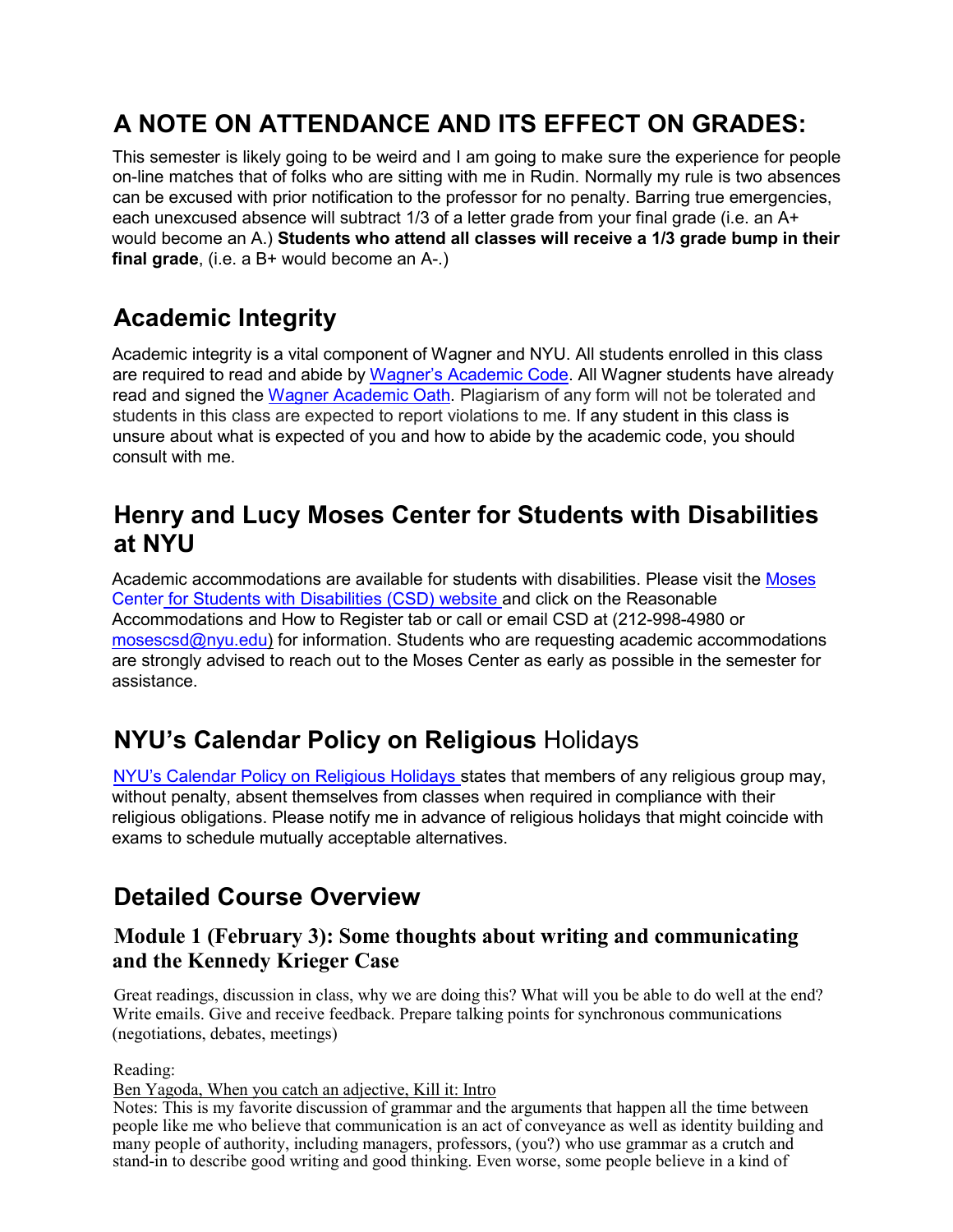prescribed idea of the perfect sentence: deviation from which means you are inarticulate. The truth, which we will discuss in class, is that you get away with what you can get away with as a writer and communicator. That is very much about flexing to your audience and much less about grammar.

#### Joan Didion, The White Album: Bureaucrats

Notes: I love Joan Didion. She's a bit of a shit-kicker and man did she hate HOV lanes in 1976. In a few weeks you will have the option to consider HOV/HOT messaging, but for now I wanted you to see as Joan goes in and interviews smart data-driven policy specialists like you. These decision-makers are terrible at communication, unlike you I hope! They are also pretty awful at telling the truth.

### Saul Alinsky, Rules for Radicals: Communication

Notes: You've probably read parts of Alinsky's Rules for Radicals because a bunch of your professors through the years idolize Alinsky. Not me. But I love what a clear communicator he is and what he has to say about community organizing is applicable in literally any situation. Communicating with people requires having some kind of shared experience. Find that experience and flex to it and there is your common ground.

### George Orwell, Politics and the English Language

Notes: I know, this is an old British essay, but wow is it great! I wish I could get everyone to read this and not just his six rules of great writing which are consistent with everything else you will learn in this course, but also about the way tired old cliches and side speak can bring down governments, moral authority, and our willingness to hold powerful people accountable. This is very appropriate right now.

### **Assignment: Email Introduction**

### **Read these four pieces. Write me a pretend email (uploaded to classes as an assignment)**

Subject line: Communications Skills Email Introduction.

Introduce yourself to me and pretend you are on the waitlist hoping to get a seat in the class. (Ha! A waitlist for my class! I know.) You have read the first four assigned readings, tell me if something in one of them got you to thinking about your own life or career or past communications and how it made you want to stay in the class.

**Why I assign this:** I assign it to be turned in before class because these small assignments improve class discussion. Also: I want to see how you write the most common form of professional written communication: an email. I want to have something to remember you by. I want to hear your thoughts on one of these pieces of writing that I love, even if you don't love them! I also use small assignments like this to give you feedback way before you turn in longer pieces.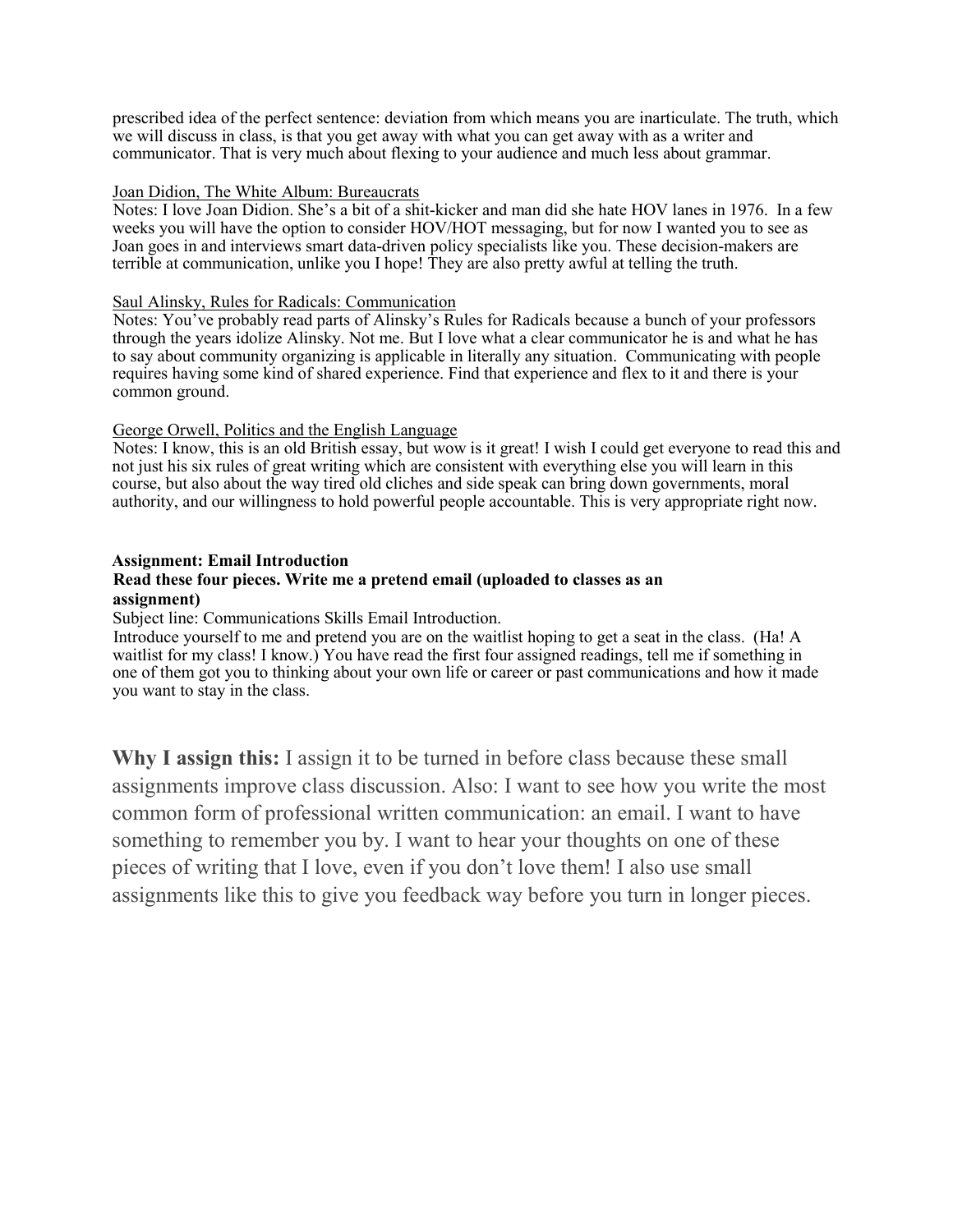## **Module 2: Figuring out where your comfort and discomfort lies in Communicating in teams and collaborating**

### Pre-Class Self-assessment

Notes: You have done many of these before. I like this one because it offers a good conversation starter for the in class work. If you let these results reshape your identity you are doing it wrong and I apologize.

### Read the appendix for your "type":

Notes: I know, this reads a bit like a horoscope, but the writers behind these are excellent at prepping for social interactions and thinking about those interactions as professional social challenges. We will too!

Listen to last semester's Unified Campaign Podcasts Read the KKI Case. We'll unpack that at the end of the session.

## **Assignment: Module 2 Reflection**

Write 200-300 words max answering one of the following prompts:

### **Choose 1:**

- 1) Critical Incident Reflection: think about the critical incident exercise in class. Tell me about someone else's critical incident and how their story might inspire you to improve your own communication. Base this on someone else's story you heard in class; or
- 2) Social Styles Reflection: Tell me how this or a past self-assessment has added to your self-awareness as a communicator and how might you act on that self-awareness to improve your communication in the future.
- 3) The last several months have seen a migration to online collaboration, learning, and work. Tell me how this new reality in professional and academic communications changes the way you communicate with people. What is lost as we move to a more virtual nearness? What is gained? What communications and professional issues are you most worried about due to these changes? How do you plan to overcome those issues?

Why we do this: With these reflections, we are closing the loop. I want you to use the writing of this as a self-guide to improve at least one aspect of your communication skills.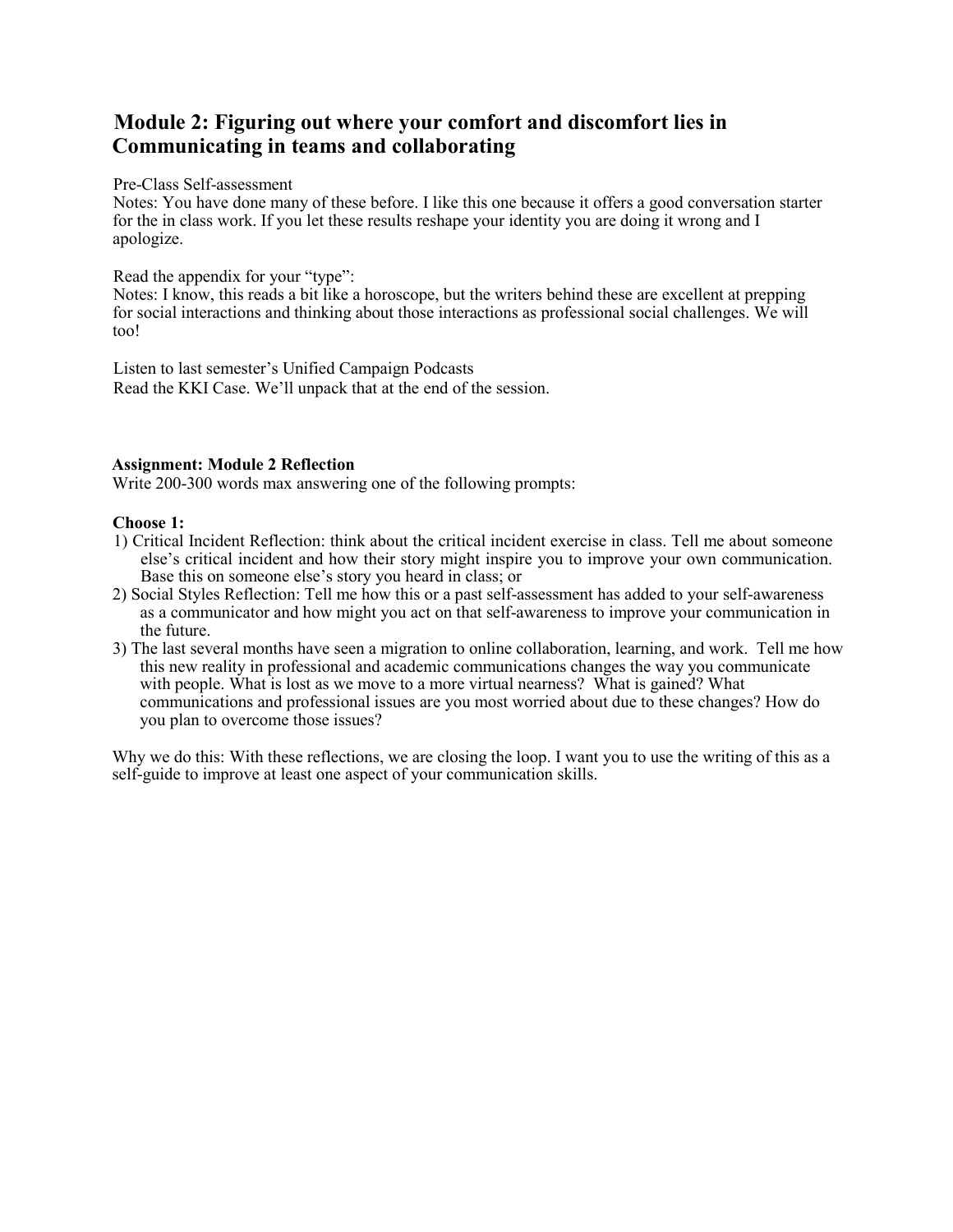## **Module 3: Lead Poisoning; Giving feedback, being heard, using feedback, Memos and the SCQR action introduction method.**

Giving feedback in groups, how to be heard in groups and how to listen, email conventions, the best email you'll ever write.

### Reading:

Weeks, Holly. "The Best Memo You'll Ever Write." Harvard Management Communication Letter. Article Reprint No.: C0504C

Notes: the way I see it, SCQR is your default formula for writing emails and great introductions to memos and briefs. Super applicable in all formal professional writing. It provides a framing logic model for every situation.

Nancy Sommers Responding to Student Writing—

Notes: This contains much of my philosophy of teaching narrative and persuasion. Lots of good pedagogy in here that I want you to connect to any situation where you are informally teaching, managing or collaborating. Do you want people on your team to do things a little different? You gotta put in the work. Oddly enough, liking people and seeing their innate potential is a big part of this.

Tannen, D. The Power of talk: Who Gets Heard and Why. Harvard Business Review, Sept.-Oct. Reprint #95510

Notes: I assign this to show you some data support for things you probably already know, but maybe not how to deal with especially related to gender in the workplace and how people hear and support each other in meetings and group situations. Such as the workshop we're doing today, the debate prep coming up, the negotiation prep coming up, really everything in this course.

Case: Kennedy Krieger

Notes: You cannot do the assignment or participate in class if you have not read the case. Read the case! It's fascinating.

### **Assignment: KKI Memo**

**Draft 1—Bring 3 printed copies to class:** If you are online be ready to share the files with a small group. Using the SCQR Introduction method write a "What we should have done" memo advising the Kennedy Krieger Institute about what they should have done regarding their lead study. Memo Setup: Johns Hopkins is building a knowledge bank for continuing education of its research professionals. They ask you to take a look at what happened with the lead abatement study and what they should have done.

Memo Structure:

1) Introduction (SCQR) what happened, what did Kennedy Krieger Institute or JHU do wrong and when/what should they have done differently

2) Background: (the context of the Kennedy Krieger study)

3) Critical turning point: What did they do wrong and when should they have changed what they were doing? What should they have done? What were some rational reasons they had at the time to not change?

4) Retrospective Recommendation: At the turning point above, what should KKI have done? What would have been the ramifications (financial, scientific, public health, ethical) if they had done your suggestion then without the knowledge of foresight?

5) Lessons for today: Ultimately what lesson should JHU and KKI employees take away from this experience to apply to current research at the university?

**Revision Due before next class:** Upload to Classes in one PDF document: 1) A 50-150 word cover letter explaining how you revised your memo and what feedback was most helpful for that revision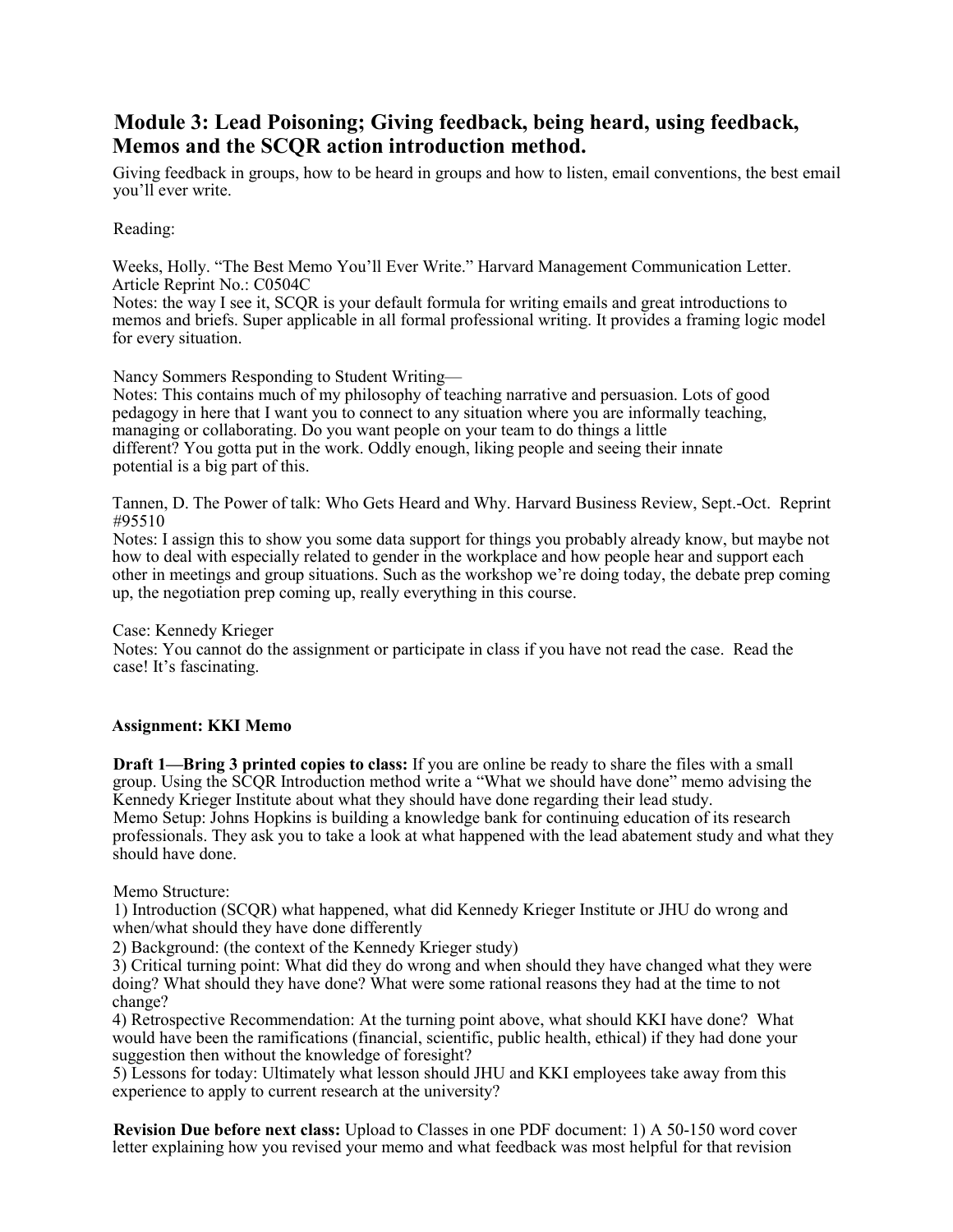process. 2) your revised memo; and 3) your original memo.

**Why I assign this:** I love this assignment because it is one of the most important public policy cases since 2000 or so with implications for researchers and universities. But most people do not know anything about it and the catastrophe of lead poisoning in Michigan and other places overshadows it in terms of lead impact so much that even epidemiologists do not teach it that much.

## **Module 4—Debate Small Business Jobs Survival Act [Subject to change depending on class size]**

I will record the audio from these debates so you can listen after class to complete the post-debate assignment.

**Debate: The Small Business Jobs Survival Act**—Proposition: City Council should enact the Small Business Jobs Survival Act

The two sides will be:

1) Yes, city council should enact the SBJSA or something like it.

2) No, SBJSA should not be enacted nor should anything like it.

The SBJSA was still under consideration by city council at the start of the semester. It was endorsed or at least vaguely supported by all 23 candidates for public advocate including the currently elected advocate. The Small Business Jobs Survival Act was first written and advocated for in the 1980's by a small consortium of mom and pop businesses, most of which have since gone out of business. It has received support from lots of groups over the years and finally in December 2018 received a hearing in City Council. It is primarily opposed by REBNY —the Real Estate Board of New York—and the Council of New York Cooperatives and Condominiums. Some people call it rent control for commercial businesses, some argue it is little more than nostalgia in a city like New York.

Before Class: You will be put into a group. I will not tell you until the day of what side you are supporting so you will need to prepare equally for both sides.

You will need to prepare a shared **talking points memo** on Google Docs. Do not use too many complete sentences in your talking points memo. Outline only. Use comments to collaborate with each other. Assign research roles. I will share it with you and will check in occasionally and respond pretty quickly if you @thomblaylock@nyu.edu me in one of your comment blocks. Structure of the talking points memo: 1) Opening statement/position

2) Important facts or points you want to make during the debate. I will flip a coin and then each team will have 20 minutes to prep for the debate with former MSPP students who know the case fairly well.

#### **Suggested Reading for Debate**

**Note: The world is your oyster you can read these pieces or others. Find the information that will help you make the most salient points in the debate. Also anticipate what the other side might say. What does this bill do or aim to do? Is that a good thing? Who do you see this bill affecting? How? Who does it hurt and who does it help?** 

-2015 move to get a hearing

https://www.dnainfo.com/new-york/20150724/bed-stuy/landlords-who-harass-commercial tenantswould-be-penalized-under-new-bill/

-2018 hearing

https://ny.curbed.com/2018/10/23/18013348/small-business-jobs-survival-act-mom-pop-nyc council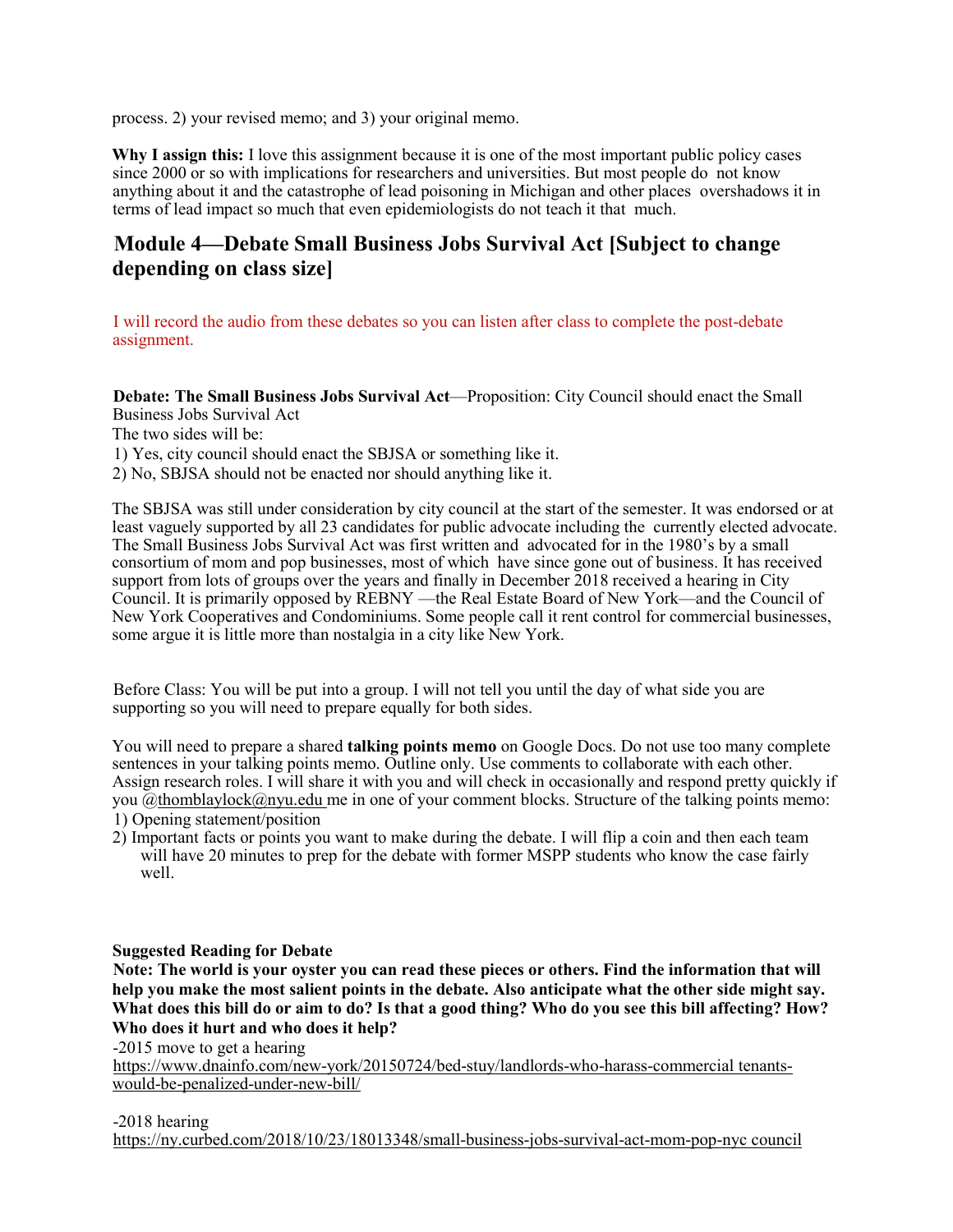-2017 the death of mom and pops in NYC https://ny.curbed.com/2017/10/31/16571958/new-york-retail-independent-businesses solutions

-Anti SBJSA Org. REBNY chairman graded: https://commercialobserver.com/2019/01/first-year-grades-for-rebny-chairman-william-rudin/

-Acting Public Advocate Corey Johnson supports SBJSA and argues with REBNY over it https://therealdeal.com/2018/10/22/john-banks-clashes-with-corey-johnson-over-commercial rent-billat-marathon-hearing/

**Why we do this:** The hardest thing in communications is occupying the mind and perspective of others. Debates force you to anticipate perspectives. To prepare for other ways of thinking and being. It is lightly adversarial, but similar to many other non-adversarial situations such as win-win negotiations, professional meetings, and collaborative team exercises. Persuasion is never one sided. In fact, the collaborative element of writing the talking points this week requires that same kind of persuasion and occupying perspective of your non-adversarial colleagues. I chose this policy precisely because it is not a hot topic. You likely did not have a position on it before today. In the past I have used raw milk policy in Wisconsin, zoning regulations for air conditioning in Appalachia, and proposed changes to the look of SNAP cards.

### **Assignment: Debate Critique**

Uploaded to Classes before next session.

Listen to your debate. Pretend this was only practice before the real debate next week. In a 200-400 word memo and using an SCQR introduction, advise your team on what they did well and what they need to do better before the real debate. Be sure to work in any surprising observations you had based on listening after the fact that you did not notice in the moment. Cite at least three specific moments using time stamps to illustrate a point. For example: Thom, you really responded great to the question of financing a social media campaign  $(08:30~10:15)$ . I think we should consider adding this point to our opening statement and do a bit more research about it because it ended up being one of our most persuasive points and it was an off-the-cuff response.

**Why we do this**: Reflective practice is the secret sauce to improving your skills long term. And now you should be mastering the SCQR memo and offering evidence and examples as proof to the points you are making. Here it will be citing minutes and seconds in the recording, in other pieces it will be data about subway ridership or something.

I like this memo in particular because the audience is clearly defined (your team) and the purpose is obvious (get better so we can win during the real debate to come.) It is also tricky because it requires you to delicately balance dynamics of a team. If you just say, "Thom is terrible, we need to chuck Thom before the real debate," you have done the assignment wrong. Thom will not respond well to that kind of criticism. We will be workshopping writing a few weeks and this will be important then as well.

**Looking forward:** You will be producing a Unified Campaign for an organization that will include two pieces of writing and an audio cast. The organization could be a non-profit, government department, a business, lobbying group, a community group of any kind, or affiliated social movement organization. Examples would be: Friends of Prospect Park, Black Lives Matter, Community Board 11, 92nd St. Y, NYU Wagner, SEIU local 15, etc. Beginning in a few weeks you will start having deliverables for that project due. For instance, you will need to record two interviews: one stakeholder and one expert. Look ahead! These can be recorded video (big ask) or recorded audio (smaller ask.) These interviews will eventually be used as either a short video spot that you produce and edit, or a podcast that you produce and edit. I suggest audio just because interview subjects who are not used to being recorded tend to answer more honestly and naturally when it is an audio recording. But great videos have been produced for this assignment in the past.

## **Module 5—collaborate on Negotiation prep MEDLEE**

Read the case Watch negotiation videos and lecture Run MedLee Case in Class Associated Readings/videos/etc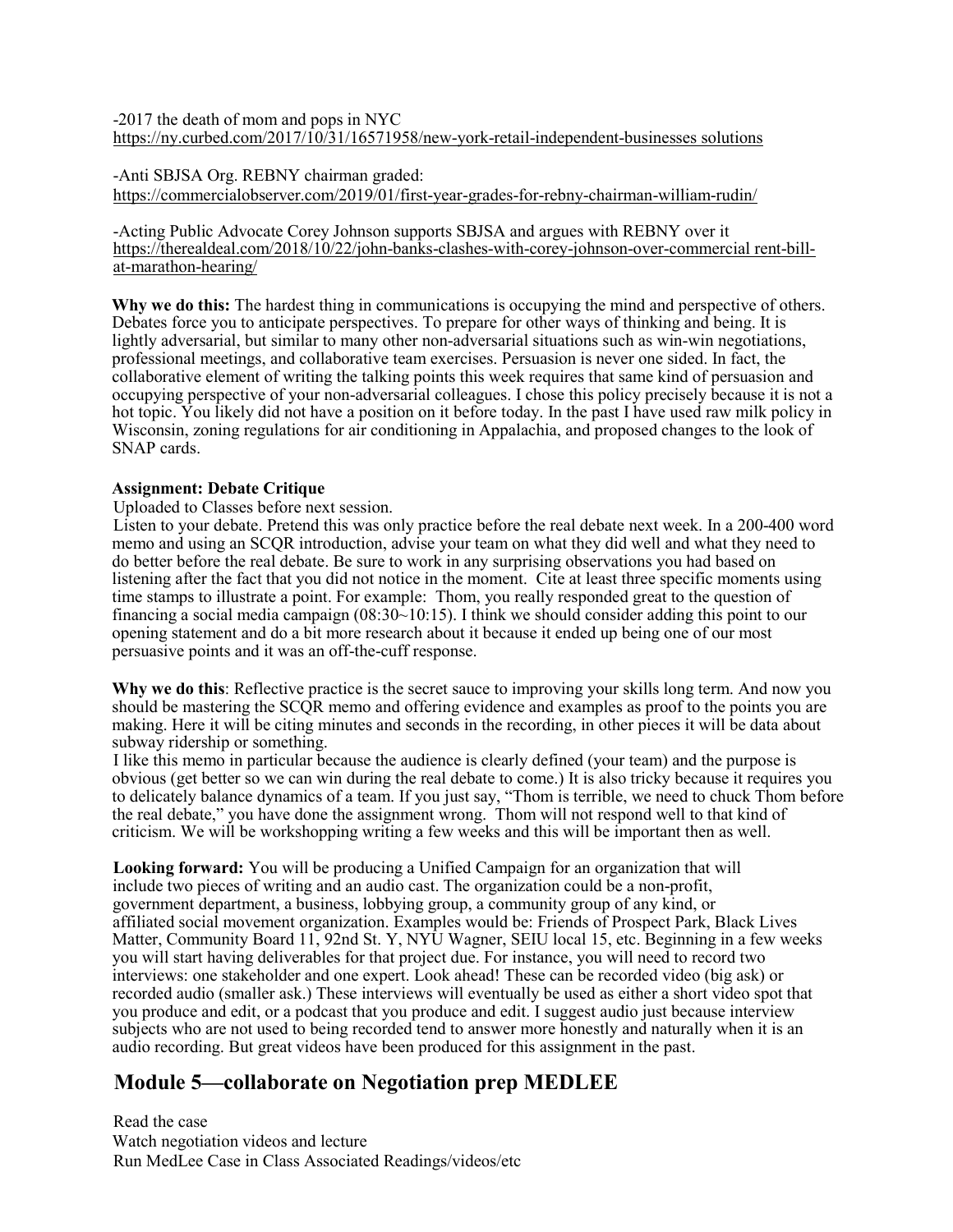https://www.youtube.com/watch?v=llctqNJr2IU Closs—let them say no to what you want

### **Assignment: Negotiation Talking Points**

In much larger teams prepare talking points memo on Google Docs. Be sure to include your walk away conditions. I will share it with you and will check in occasionally if you  $\omega$ thomblaylock@nyu.edu me in one of your comment blocks. **Grading**: 2.5%

In Class: Run the negotiation.

Debrief: Return to your teams and score yourselves. Did you win? Present interesting moment from each debate. Scoring:  $-1$ , 0, or  $+1$  for each 1-on-1 negotiation for each part of the negotiation: 1) profit, 2) Staffing, 3) decision-making, and 4) conflict resolution. If everyone in your team achieved their goals in every aspect of the negotiation you would have +4 points for each member. It is possible on many points for both sides to feel as though they won or both feel as though they lost. Pick one speaker for your group. Speaker reports back. What could you have done better? Discuss in groups. New Speaker reports back. What is one piece of advice you would give to students in Spring 2020 doing this debate?

Why do we do this: I want to reinforce the preparation required for verbal communication challenges, but collaboration in large groups gets harder. I also want you to feel more comfortable in negotiation situations and just to think of them as communication challenges. You are persuading, but mostly you are here again trying to occupy perspective to figure out what you will need to give to get what you want. Purpose, Audience, Intent?

#### **Assignment: MEDLEE Memo**

#### **350-450 word memo: Uploaded to Classes.**

This memo is for next year's communications' skills students. Advise either team Armstrong or team Lee for next semester's negotiation. The title is General advice that would have helped me Negotiate Better. You choose what the most effective structure and content for the advising memo. Just make it so it would have been helpful to either you or the person you negotiated against this year...

**Why we do this:** This is the last reflective practice memo we will write. You have free rein on making the structure match your goals of advising. I have seen lots of different successful approaches to structure on this.

## **Module 6**

**This is your first Audio assignment—Interview someone who interests you. Limit the time to 15 minutes. Use Zencastr for audio recording. You may also use to a video chat if you feel more comfortable seeing their face.** 

In class we will work on it as an audio studio editing session. I will walk you through some of the most important tools of professional an amateur audio editing including noise reduction; cleaning up speech tics, the ethics of audio editing; multi-track dubbing, audio normalization and basics of podcast narrative building.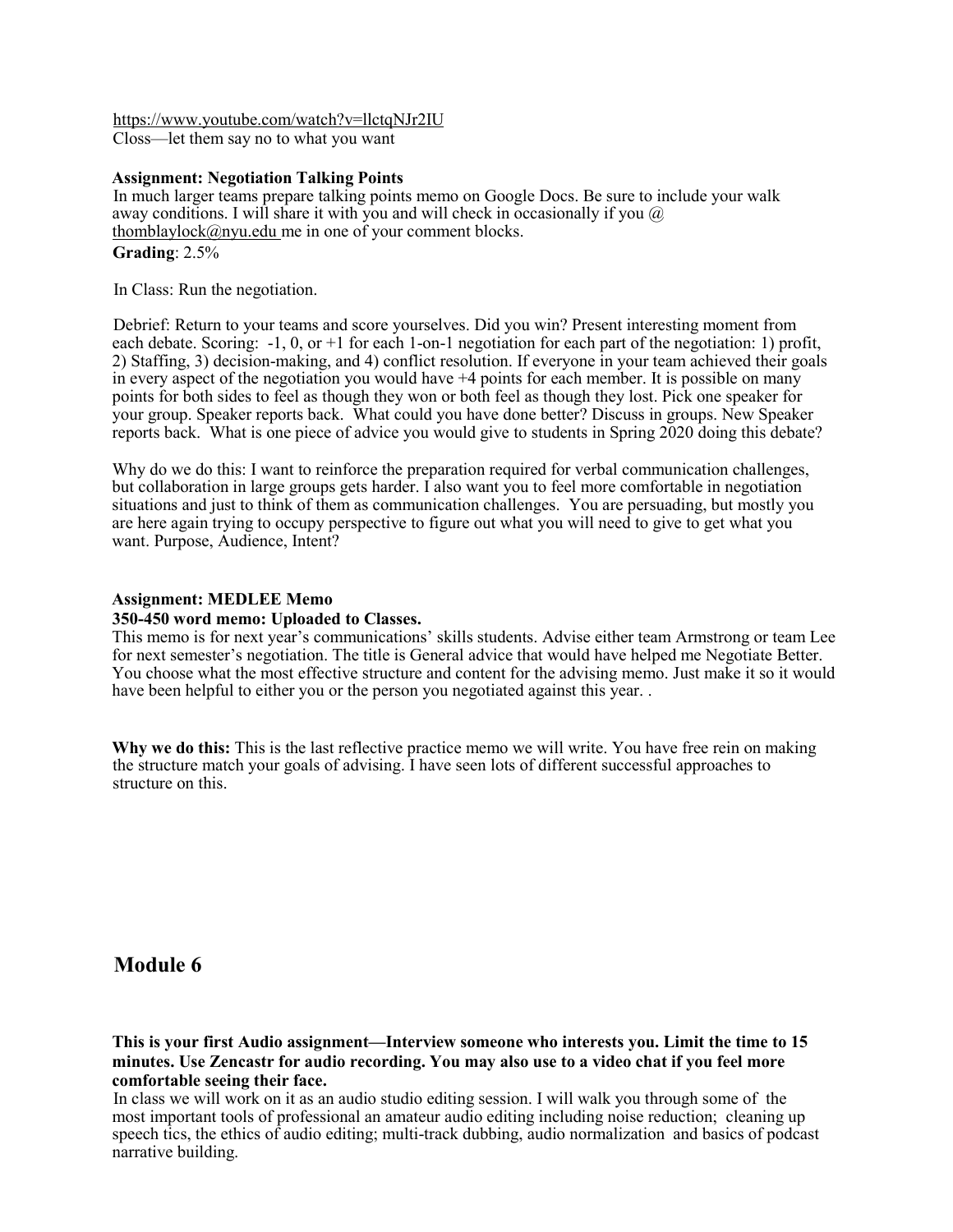### **Before class**

- 1) Interview someone who interests you
- 2) Download/install Audacity on your computer
- 3) Watch the three how-to videos on Classes.

## **After Class:**

- 1) Edit your interview down to 5 minutes
- 2) Add open source sound
- 3) Export to MP3
- 4) Upload to NYU Stream
- 5) Submit a link to your interview on Classes by October 13, 11:55pm

## **Module 7—Informal Presentations: Unified Campaign —Quick Dirty Audacity Sound editing crash course**

### **Longterm goal of the Unified Campaign**

By the end of the semester you will turn in a final draft of an intellectual foundation document (either a memo or an op-ed) written to or for your chosen organization. You will create, edit and produce a podcast that could be hosted on the webpage or digital space of your chosen organization. And finally you will give a formal, filmed presentation to the class that presents the policy recommendation from your intellectual document.

### **Chunking out the Campaign**

We will make this into bitesize pieces. Starting with an informal presentation during module 7 that will require you to research a policy area you already care about and an organization that actively works in that area. From there you will have a series of draft deliverables that will inform the final products. Get started on the pieces early.

**Informal Presentation:** Pick a non-profit, political campaign, or a social/policy/advocacy organization that is addressing an issue area you are passionate about. This is the organization you will create your unified campaign for. In class be prepared to discuss: 1) The policy area you are interested in 2) An organization that is doing work on/in that policy area 3) A data source that could be analyzed to help answer some kind of question in the policy area (you will not do this analysis this semester except for possibly minor descriptive analyses) 4) The names of two experts in the policy area that you could possibly interview 5) The names of two stakeholders that you could possibly interview.

## **Module 8-9-10 First Draft Intellectual Document Workshops**

### **Assignment: Intellectual Document**

You will need a document to guide you in your unified campaign. This piece must identify a problem, contextualize it, discuss at least three possible approaches to address the problem, advocate for and defend a "best" way to solve it or work toward solving it. The structure will vary depending on the form you choose. It may either be:

1) an op-ed intended for a specific publication (think of the op-ed event in Intro to Public Policy; or

2) A memo that would live somewhere on your organization's webpage. So it would have a wide nontechnical audience, but readers will be people who would intentionally click on a link to a memo.

## Breakdown of the assignment.

**Problem:** This is the thing you hope to solve or work toward solving. It could be as far-reaching and nebulous as ending a culture of white supremacy; or as focused as the bike lane on Navy Street is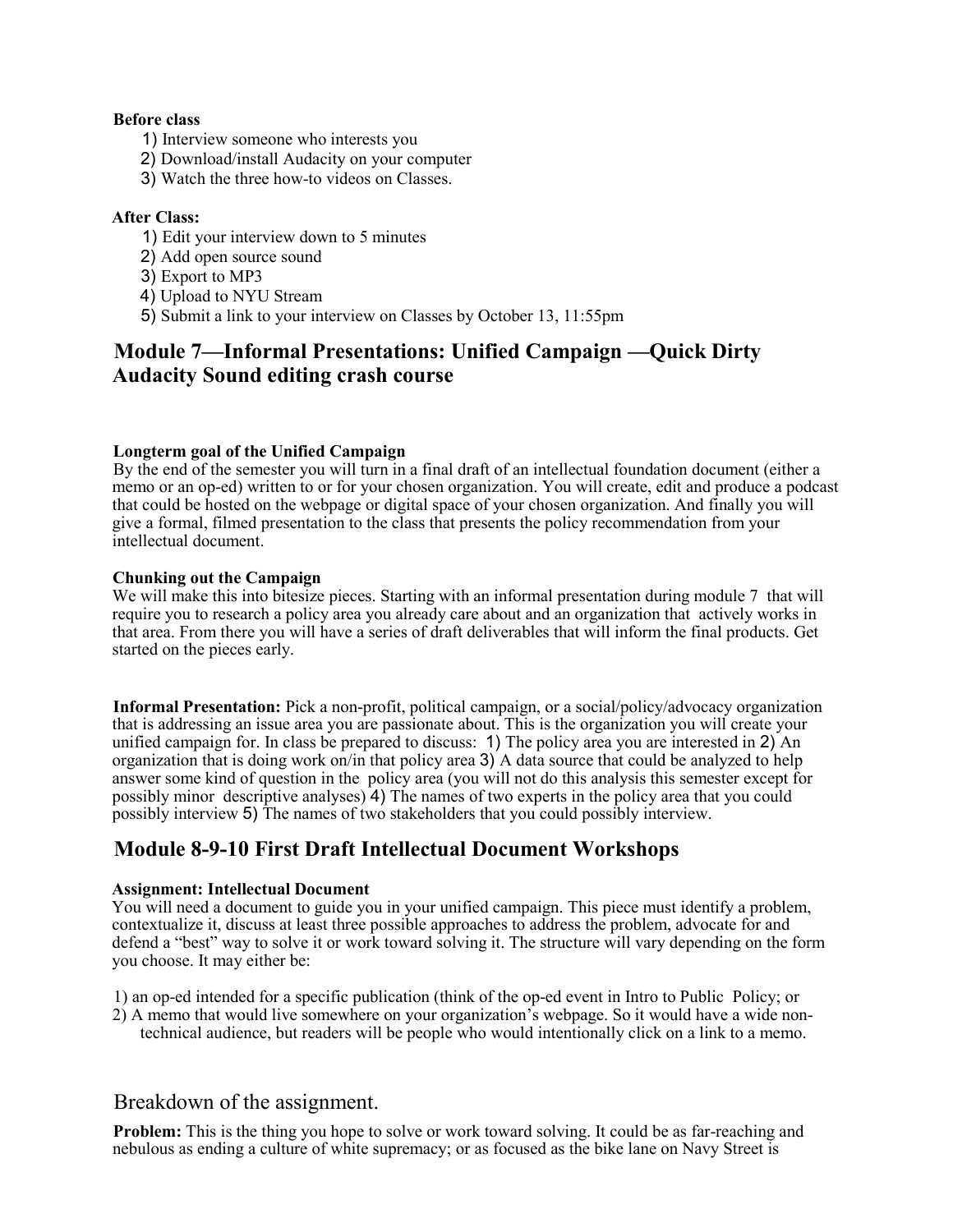dangerous and scary. Just remember it is harder to suggest cure-all solutions to big societal problems. **Contextualize:** Help your reader understand the scope and scale of the issue. Who are the people affected by the problem? What is the community we are talking about here? Approaches to addressing it: What are some things that could be done about it? If you can talk about policies and initiatives other organizations are pushing.

**Best Way**: What do you think should happen and why is that the best option? There are many possible ways to argue why something is 'best' including ethical considerations, financial, political feasibility etc. Make sure your reader knows what the terms of your argument are. In this section you will need to include at least one example of quantitative analysis that helps your option.

#### **Here is a silly example:**

P: I do not have health insurance and cannot see a doctor.

C: Millions of Americans do not have health insurance or enough money to see a doctor and that costs the nation millions of dollars. Also, I have recently graduated, lost my parents' insurance and have had only one job interview.

A: There are lots of ways I personally could get insurance or enough money to see a doctor: 1) family helps, 2) Medicare for all passes and is signed into law, 3) I get a job with the federal government that does not shut down and access to sweet medical security. B: Getting a job is best because I also have to pay my rent and that seems more feasible than swift passage of sweeping healthcare reform. And I do not want to worry my family by asking them to help. Also, they are not doing so great right now.

**Assignment Intellectual Document Comments:** We will workshop these in class all together 3-4 per week for 3 weeks. You must print each workshop submission, mark it up with a pen and then write short email to the writer (cc me) explaining your notes and the the 1-2 things you like the best in the person's piece and the 1-2 things that need to be improved most. If you are on-line we can talk about other ways of doing the equivalent of pen/paper mark up. I use an iPad with notability for my mark ups and it is exactly the same thing. I do not love suggested edits in collaborative documents for this kind of thing. We'll talk about my general thoughts on this in class.

#### **Assignment: Revised Intellectual Document**

Revise your draft based on notes from me and your classmates.

**Feedback Audio During the last week of workshops:** To get us ready and get some practice on editing audio you will be providing 4-5 minutes of edited audio feedback for the documents we are workshopping the final week. What are some themes you are seeing, what general advice you can give that applies to some or all of the pieces. What are things you might try to incorporate into your own work that you read for that week. You should prepare a 200-300 word script (will not be turned in) and record yourself giving that feedback. You must then edit your comments in audacity to take out unnecessary sound ("ums" long pauses, etc.

#### **Why we are doing this?**

This is great reflection. It requires you to consider work critically three times. Once when you read. Second when you prepare the "script" and third when you record yourself. It also will help you learn to edit sound and because you will do one of these each week, you will get very quick at sound editing.

## **Module 11 Presentations: Policy Issue and the organization you will focus on**

#### **Assignment: Unified Campaign Issue Presentation**

5-8 minutes:

Pick a non-profit, political campaign, or a social/policy/advocacy organization that is addressing an issue area you are passionate about. This is the organization you will create your unified campaign for. Presentations should include: an overview of the issue how it is currently being addressed and a critical